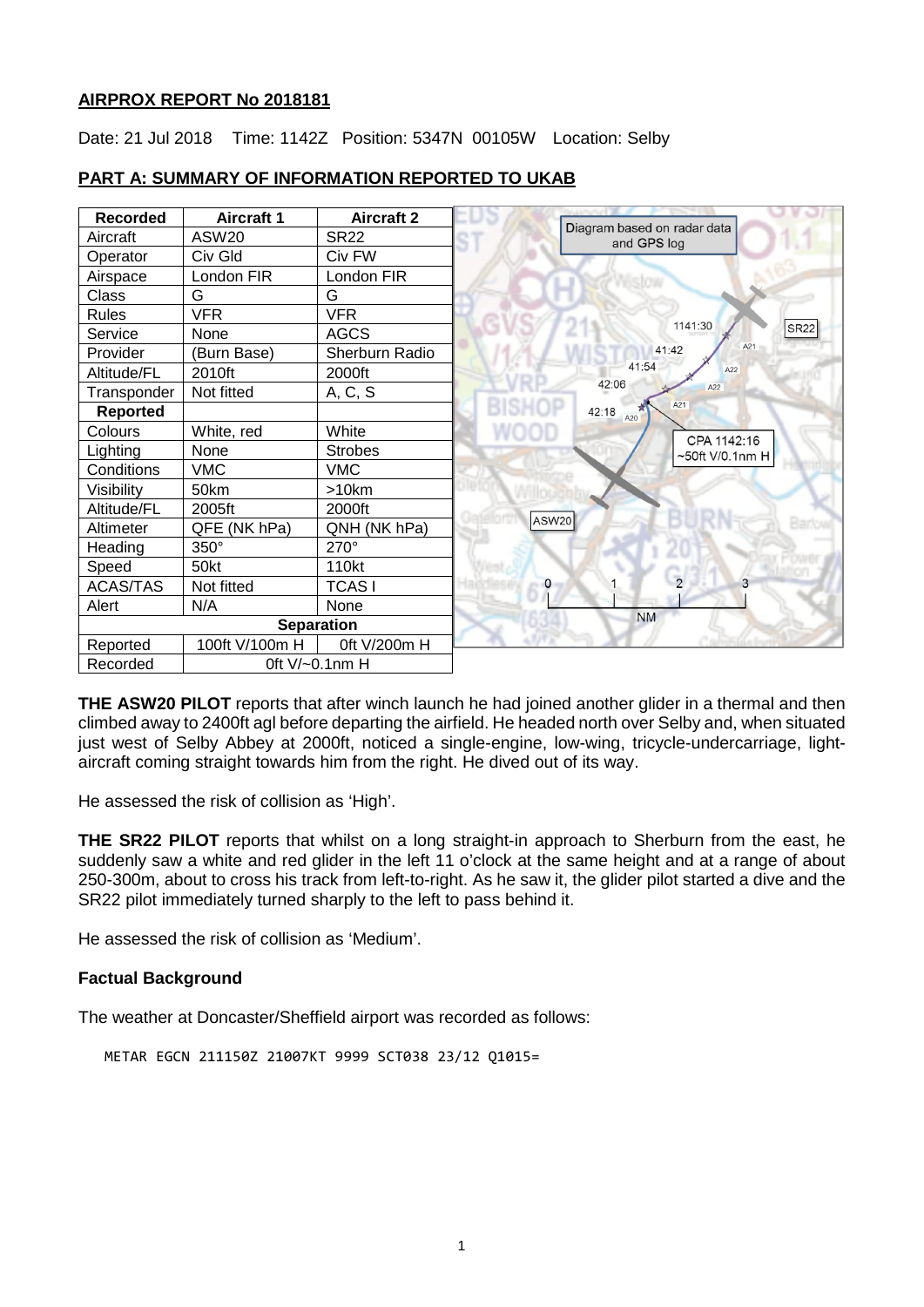#### **Analysis and Investigation**

### **UKAB Secretariat**

The ASW20 and SR22 pilots shared an equal responsibility for collision avoidance and not to operate in such proximity to other aircraft as to create a collision hazard<sup>[1](#page-1-0)</sup>. If the incident geometry is considered as converging then the SR[2](#page-1-1)2 pilot was required to give way to the ASW20<sup>2</sup>.

### **Summary**

An Airprox was reported when an ASW20 and an SR22 flew into proximity at 1142hrs on Saturday 21<sup>st</sup> July 2018. Both pilots were operating under VFR in VMC, the SR22 pilot in receipt of an Air Ground Communication Service from Sherburn Radio and the ASW20 pilot not in receipt of a service.

# **PART B: SUMMARY OF THE BOARD'S DISCUSSIONS**

Information available consisted of reports from both pilots, radar data and a video recording.

Members first discussed the pilots' actions and noted that neither had seen the other until at a late stage. Members felt that this was compounded by well-known and understood factors such as lack of contrast (predominantly white aircraft being viewed against a pale background), lack of relative motion (constant bearing on converging headings) and probably some focus of attention of the SR22 pilot looking towards his destination. Nonetheless, members agreed that each pilot did see the other aircraft in time to take avoiding action, with the glider pilot diving away and the SR22 pilot turning left. Members discussed the cause and risk at some length, ultimately agreeing that the cause had been a late sighting by both pilots. The glider pilot had been able to provide a video of the incident taken from the wing of his aircraft and looking towards the approaching SR22; the video was reviewed by UKAB inspectors. Some members felt that the avoiding action and mutual sighting had been sufficient for risk of collision to have been averted (Category C), but the majority were of the opinion that, in this case, the separation at CPA was close enough that safety had been much reduced below the norm (Category B).

Finally, members noted that a robust lookout was essential for operation in Class G airspace, including the need to pause lookout at points around the scan; the video associated with this incident showed that the glider pilot was predominantly conducting rapid and continuous sweeps across the horizon, which does not allow the eye to focus on a closing aircraft until it comes sufficiently close that its size makes it more readily detected. The Board commented that numerous articles about scan techniques have been published on this subject, including information on the UKAB website<sup>[3](#page-1-2)</sup>, and that these could be useful revision for all pilots, no matter what their experience.

# **PART C: ASSESSMENT OF CAUSE AND RISK**

Cause: Cause: A late sighting by both pilots.

Degree of Risk: B.

 $\overline{\phantom{a}}$ <sup>1</sup> SERA.3205 Proximity.

<span id="page-1-1"></span><span id="page-1-0"></span><sup>2</sup> SERA.3210 Right-of-way (c)(2) Converging.

<span id="page-1-2"></span><sup>3</sup> <https://www.airproxboard.org.uk/Topical-issues-and-themes/Collision-Avoidance/>